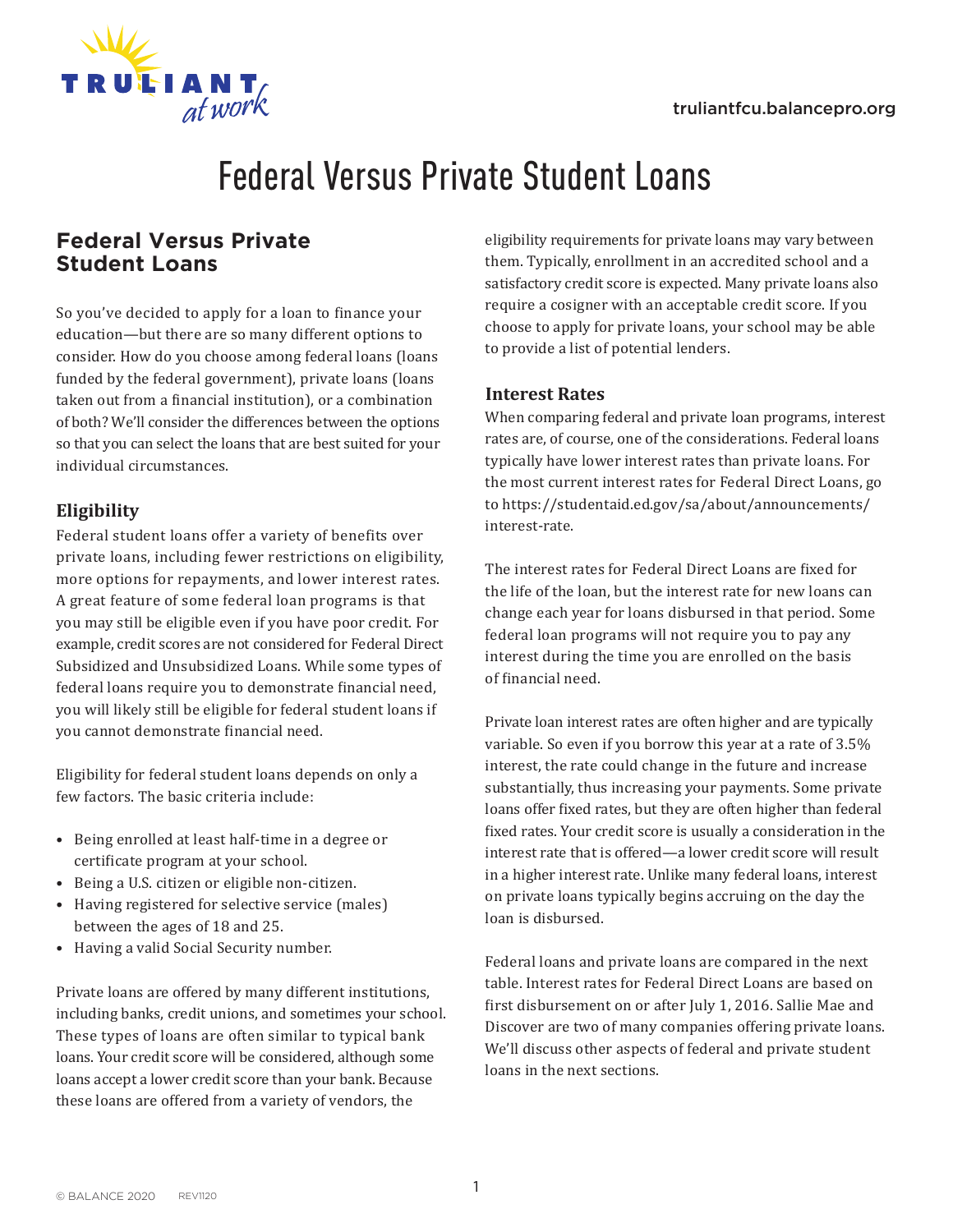

# **Federal and Private Loan Comparison**

| <b>Loan Type</b>                     | <b>Borrower Type</b>                                    | Interest Rate(s)                                        | <b>Loan Term</b>                                        |
|--------------------------------------|---------------------------------------------------------|---------------------------------------------------------|---------------------------------------------------------|
| Federal-Direct Subsidized Loans      | Undergraduate                                           | 5.05%                                                   | 10 years (standard)                                     |
| Federal-Direct Unsubsidized<br>Loans | Undergraduate                                           | 5.05%                                                   | 10 years (standard)                                     |
| Federal-Direct Unsubsidized<br>Loans | Graduate or Professional                                | 6.60%                                                   | 10 years (standard)                                     |
| <b>Federal-Direct PLUS Loans</b>     | Parents and Graduate or<br><b>Professional Students</b> | 7.60%                                                   | 10 years (standard)                                     |
| Private-Sallie Mae                   | Undergraduate                                           | • Fixed: 5.74% to 11.85%<br>• Variable: 4.00% to 10.86% | 5-15 years based on loan<br>balance and year in school  |
| Private-Sallie Mae                   | Graduate                                                | • Fixed: 6.25% to 9.16%<br>• Variable: 4,00% to 9,04%   | 5-15 years based on loan<br>balance and year in school. |
| Private—Sallie Mae Parent Loan       | Parent                                                  | • Fixed: 5.74% to 12.87%<br>• Variable: 5.49% - 11.87%  | 10 years of principal and<br>interest payments          |

\*Interest rates for loans disbursed on or after July 1, 2018.

# **Understanding Federal Student Loans**

### **Types of Loans**

You may be offered one or more of several different federal loans with your financial aid package. Understanding each of the different loans will help you to choose the best options to finance your education.

### *Direct Subsidized and Unsubsidized Student Loans*

Direct Subsidized Loans are offered to students who have demonstrated financial need. If you qualify, Direct Subsidized Loans are one of the best options available. The interest is paid by the U.S. Department of Education while you are enrolled in school, and you are responsible for interest when the loan is in repayment.

**Eligibility.** Unsubsidized loans are available to all eligible students regardless of financial need. The interest on unsubsidized loans begins to accrue when the loan is disbursed.

The number of subsidized and unsubsidized loans offered depends on your financial need, dependency status, and year in school. The greater your financial need, the higher the amount of subsidized loans you will be offered. As you progress in your education, the amount you can borrow will increase. The loan amounts for dependent students are lower than the amounts for independent students. Dependency is based on the questions you answer when you file your FAFSA. You can find the current loan limit amounts for each year of school and dependency status at https://studentaid.ed.gov/sa/types/loans/subsidizedunsubsidized#how-much.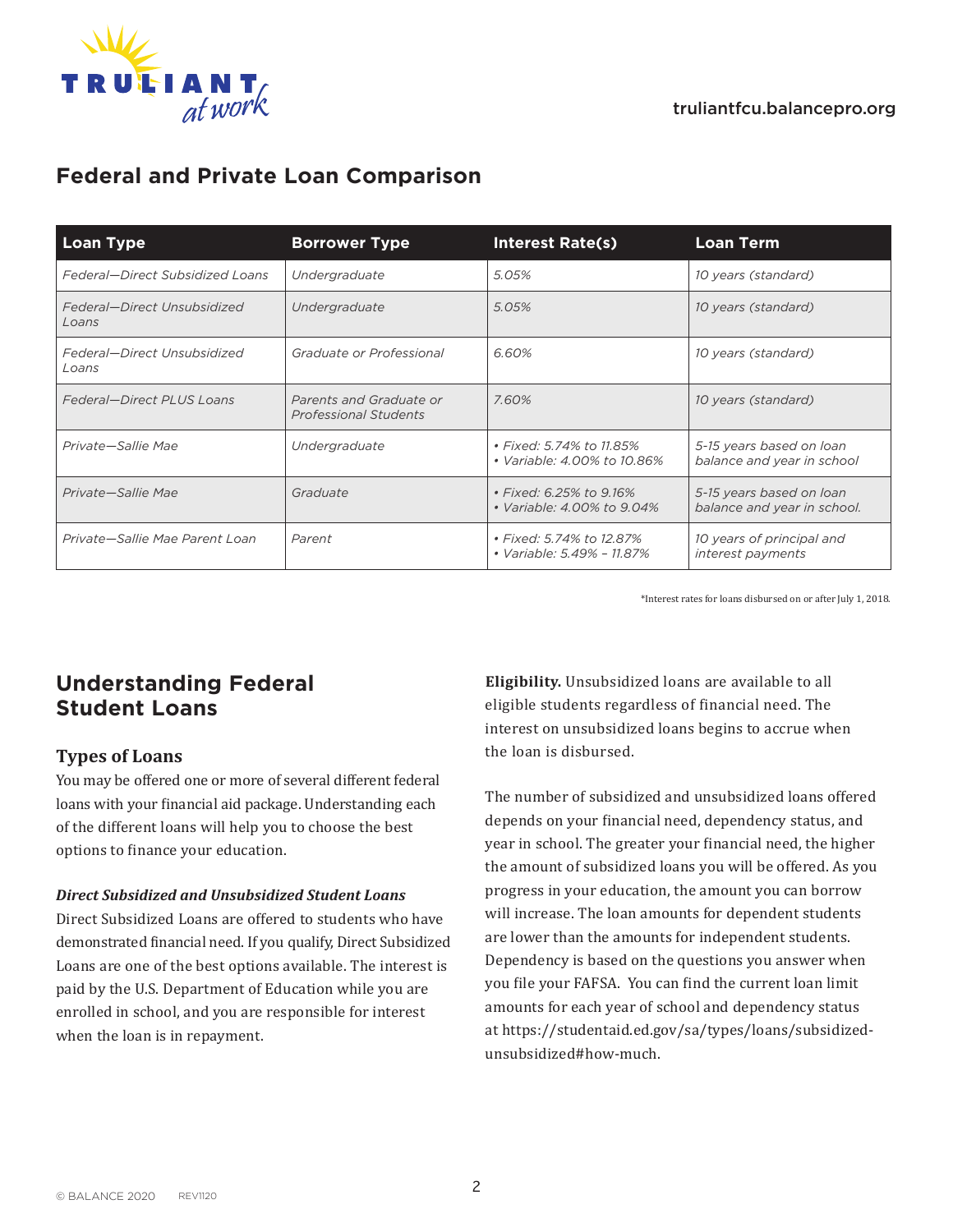



**Application.** The first step in the application process is completing the FAFSA or Renewal FAFSA (for returning students) at FAFSA.ed.gov. You will receive your financial aid award letter by mail or email from your school's financial aid office, which will summarize your available financial aid, including Direct Subsidized Loans (if eligible) and Direct Unsubsidized Loans. The next step is to talk to your financial aid office and decide whether to accept the financial aid, including student loans. Finally, you will need to sign any associated paperwork, such as the Master Promissory Note (MPN), which is a binding legal contract that obliges you to repay your loan according to the terms.

**Limits.** Federal Direct Unsubsidized and Subsidized Loans have aggregate loan limits. That is, you cannot attend school indefinitely and continue to receive federal financial aid. The maximum amount you can borrow as a dependent student will be lower than that of an independent student. The current aggregate loan limits can be found at https://studentaid. ed.gov/sa/types/loans/subsidized-unsubsidized#how-much.

Direct Subsidized Loans have a time limit, which is 150% of the time required to complete your program, known as the maximum eligibility period. For example, if you are enrolled in a program that requires four years (such as a bachelor's degree program), you will be eligible for subsidized loans for six years if you maintain your other eligibility requirements. Changing the length of your program of study (for example, from a fouryear bachelor's degree program to a two-year associate degree program) may impact your eligibility for Direct Subsidized Loans. More information about time limits and program changes can be found at https://studentaid.ed.gov/sa/types/ loans/subsidized-unsubsidized#eligibility-time-limit.

**Rates.** Interest rates for Direct Subsidized and Unsubsidized Loans disbursed on or after July 1, 2016 and before July 1, 2017 are 3.76%, which is lower than the interest rates for other federal student loans. In addition, loan fees that are a percentage of the total loan amount are deducted from each loan disbursement you receive. The loan fee rate for loans

taken from July 1, 2016 to July 1, 2017 is 1.069%. **Repayment.** Direct loans do not require payment while you are enrolled at least half time (typically defined as six credit hours). The payments are deferred until you are out of school or attend less than half time. If you withdraw from school, graduate, or enroll less than half time, you have a grace period of six months before your payments begin. At that time, you will be contacted by the U.S. Department of Education to set up your payments and consider your repayment options.

#### *Direct PLUS Loans*

In addition to Direct Subsidized and Unsubsidized Loans, students may apply for federal Direct PLUS Loans. These are available to parents of dependent undergraduate students and to graduate students. The parent, not the student, is responsible for repaying the parent loan.

**Eligibility.** The student the loan benefits must meet the same eligibility requirements as for the student Direct Loan program. The parent must also meet the basic eligibility requirements, except for school enrollment. The parent can be a biological parent or adoptive parent—step-parents may also qualify.

Federal PLUS loans are also available to graduate students. The borrower criteria is the same—the student must pass a credit check and can borrow up to the cost of attendance. The student is responsible for repaying graduate PLUS loans. PLUS loans are not available to undergraduate students only to the parents of dependent undergraduate students. The U.S. Department of Education's publication on PLUS loans is available at https://studentaid.ed.gov/sa/sites/ default/files/direct-loan-basics-parents.pdf.

Direct PLUS Loans require a credit check—a key difference. Borrowers with an adverse credit history may not be eligible for a Direct PLUS Loan. Borrowers with low credit scores might still be able to borrow with a cosigner or if they document extenuating circumstances for their credit history.

If a parent applies for a Direct PLUS Loan and is denied,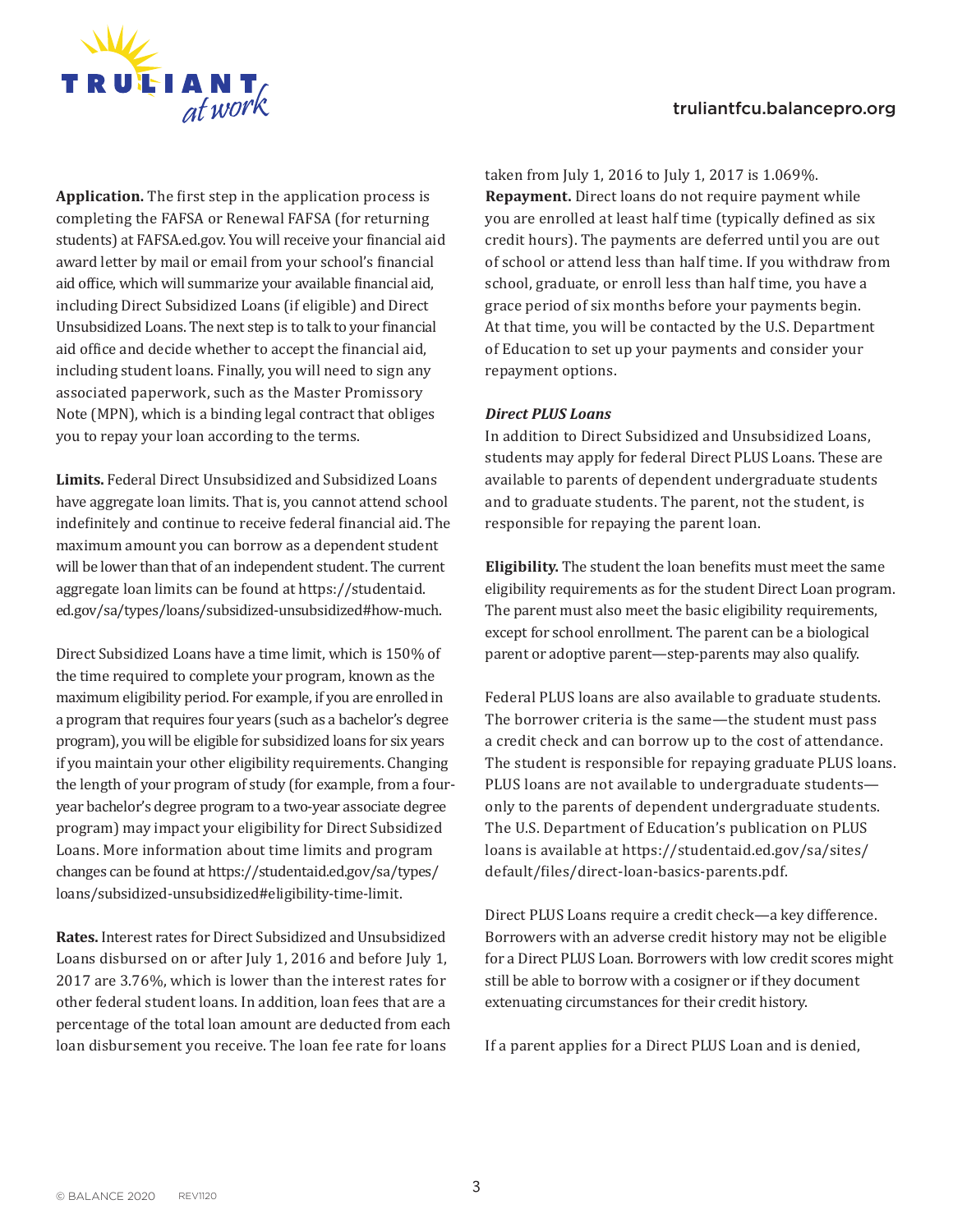### truliantfcu.balancepro.org



the student's eligibility for a Direct Unsubsidized Loan may increase. So if a parent is willing to apply for a Direct PLUS Loan for their student, they should still apply, even if they don't think they will pass the credit check. The requirements are not as stringent as with many other lenders, and even if they do not pass, the student will then be eligible for more federal loan assistance through the Direct Unsubsidized Loan program.

**Application.** To apply for a Direct PLUS Loan, check with the school to find out their procedures. Some schools require the parent or graduate student to apply online at https:// studentloans.gov/myDirectLoan/index.action. Some schools have their own application that they will submit for you. In either case, the first step is to fill out the FAFSA (Free Application for Federal Student Aid) at https://fafsa.ed.gov/. Then, after the parent or graduate student has applied, a notification of eligibility will be sent to the student. Depending on the school's process, this notification may come from the school or the U.S. Department of Education. The parent or graduate student will then need to complete Direct PLUS Loan entrance counseling and a Master Promissory Note online for the loan funds to be disbursed. They will need to log in at https://studentloans.gov/myDirectLoan/index. action with a valid FSA ID and pin number (go to https:// fsaid.ed.gov/npas/index.htm to obtain an FSA ID).

**Limits.** Federal PLUS loans do not have set aggregate limits per borrower. The maximum loan amount is based upon the total cost of attendance less any other financial aid the student receives. For example, if the school set the cost of attendance at \$20,000 for the year, and the student is borrowing \$3,500 in Direct Unsubsidized Loans and receiving a \$5,000 scholarship, then the maximum Direct PLUS Loan available will be \$11,500 (\$20,000 − \$3,500 − \$5,000). Remember, the cost of attendance is not necessarily the amount you will be billed from the school. The cost of attendance is an estimate of annual expenses based on tuition, fees, a housing stipend, and other miscellaneous

expenses set by the school each year. If you live off campus, your bill from the school will only include tuition and other fees. Your living expenses may be less than the amount used to compute the cost of attendance, so you may not need to borrow the entire amount. You should only borrow the amount you need for the year.

**Rates.** Interest rates on Direct PLUS Loans are typically higher than the interest rates for Direct Unsubsidized and Subsidized Loans. Direct PLUS Loans also have a loan fee. The loan fee is a percentage of the loan amount and the percentage varies based on when the loan is first dispersed. The current rate of interest and loan fee can be found at https://studentaid.ed.gov/sa/types/loans/plus#interest.

**Repayment.** When Direct PLUS Loans are disbursed, these funds will first be applied to any balanced owed to the school. Excess funds will be disbursed to the parent or the student, depending on the option selected. The school should provide the parent or graduate student with the option to choose how excess funds are disbursed. The borrower will receive a notice of disbursement. Repayment of Direct PLUS loans typically begins after the loans are disbursed, but deferment options are available. The parent or graduate student can request that the payments are deferred while the student is enrolled at least half time in a degree or certificate program. Interest will continue to accrue while the loans are in deferment.

Even after the student graduates, loans obtained by parents under the Direct PLUS loan program remain the responsibility of the parent. The loan cannot be transferred to the student.

### **Comparing Loans**

The next two tables summarize the differences for eligibility, interest accrual, and loan limits for federal loans.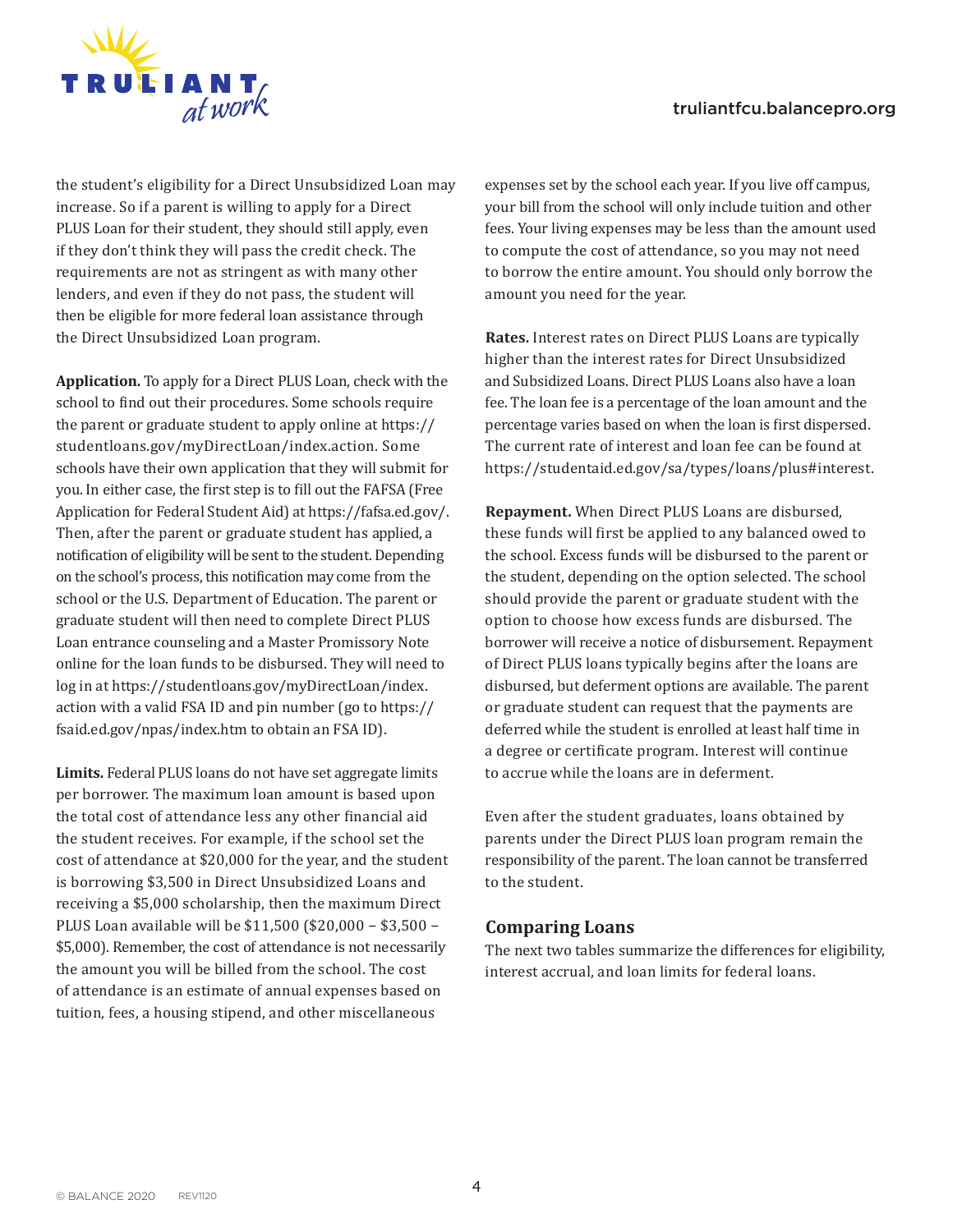

# **Federal Student Loan Eligibility and Interest Accrual**

| <b>Federal Loan Program</b> | <b>Eligibility</b>                                                                 | <b>Interest Accrued</b>                                                 |
|-----------------------------|------------------------------------------------------------------------------------|-------------------------------------------------------------------------|
| Direct Subsidized Loan      | Financial need must be demonstrated.                                               | Government may pay the interest during the<br>deferment.                |
| Direct Unsubsidized Loan    | Financial need is not required.                                                    | Individual is responsible for interest accrued<br>during the deferment. |
| Direct PLUS Loan            | Financial need is not required; borrower<br>must not have negative credit history. | Individual is responsible for interest accrued<br>during the deferment. |

The current aggregate loan limits can be found at https://studentaid.ed.gov/sa/types/loans/subsidized-unsubsidized#how-much. The aggregate limits include all loans received for both undergraduate and graduate studies. Federal PLUS Loans borrowed by parents are not subject to aggregate limits.

# **Federal Student Loan Aggregate Loan Limits**

| Year                                                          | <b>Dependent Students (except</b><br>students whose parents are<br>unable to obtain PLUS Loans) | <b>Independent Students (and dependent</b><br>undergraduate students whose parents<br>are unable to obtain PLUS Loans)                                                                                                                                                                                                  |
|---------------------------------------------------------------|-------------------------------------------------------------------------------------------------|-------------------------------------------------------------------------------------------------------------------------------------------------------------------------------------------------------------------------------------------------------------------------------------------------------------------------|
| First-Year Undergraduate<br>Annual Loan Limit                 | \$5,500-No more than \$3,500 of this<br>amount may be in subsidized loans.                      | \$9,500-No more than \$3,500 of this amount may be<br>in subsidized loans.                                                                                                                                                                                                                                              |
| Second-Year Undergraduate<br>Annual Loan Limit                | \$6,500-No more than \$4,500 of this<br>amount may be in subsidized loans.                      | \$10,500-No more than \$4,500 of this amount may be<br>in subsidized loans.                                                                                                                                                                                                                                             |
| Third-Year and Beyond<br>Undergraduate Annual Loan<br>Limit   | \$7,500-No more than \$5,500 of this<br>amount may be in subsidized loans.                      | \$12,500-No more than \$5,500 of this amount may be<br>in subsidized loans.                                                                                                                                                                                                                                             |
| Graduate or Professional<br><b>Students Annual Loan Limit</b> | Not Applicable (all graduate and<br>professional students are considered<br>independent)        | \$20,500 (unsubsidized only)                                                                                                                                                                                                                                                                                            |
| Subsidized and Unsubsidized<br>Aggregate Loan Limit           | \$31,000-No more than \$23,000 of this<br>amount may be in subsidized loans.                    | \$57,500 for undergraduates-No more than \$23,000<br>of this amount may be in subsidized loans.<br>\$138,500 for graduate or professional students-<br>No more than \$65,500 of this amount may be in<br>subsidized loans. The graduate aggregate limit includes<br>all federal loans received for undergraduate study. |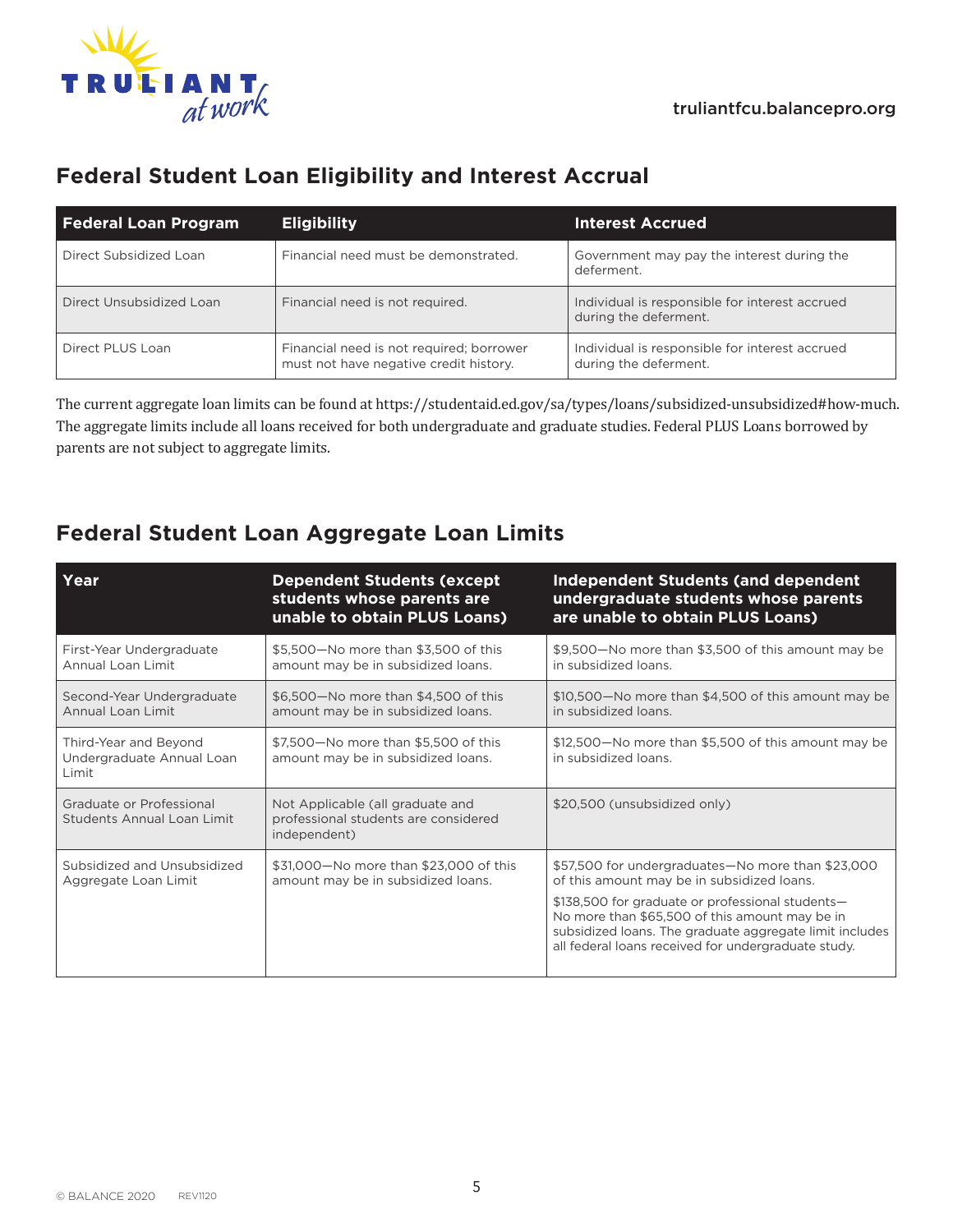

# **Selecting Private Student Loans**

### **Understanding the Risks**

You may find it necessary to borrow additional funds from a private lender to cover your costs while attending school. Before taking out a private student loan, be sure to exhaust all your federal loan options because of their relatively low, fixed interest rates and more flexible repayment options. Then, only borrow what you need from a private lender. Private loans do not offer the same benefits as federal loans and often cost significantly more over the life of the loan. In addition, your credit score will be a factor in your ability to borrow and in your interest rate. Interest on private loans typically starts accruing immediately, and many lenders will require payments while you are attending school. Many students need a cosigner to obtain a private student loan. Before taking out private loans, be sure to ask lots of questions and choose the lending institution that will provide a combination of the lowest cost and most flexibility for your individual circumstances.

### **Questions to Ask**

Once you decide that you need a private student loan, be sure to ask the right questions of the lenders to select the best options. Private loans can vary significantly among lenders. Here are some key questions to consider.

#### *Will payments be required while attending school?*

Some lenders allow deferred payments while attending school either full- or part-time. If the lender offers deferred payments, be sure to ask what enrollment status is required to maintain deferment. Some lenders may require that you are enrolled full time and may require loan payments even while you are attending school. If a deferment plan is available, ask how long the grace period will be after you leave school. Also, almost all loans will accrue interest during deferment (with the exception of federally subsidized loans), so you may want to consider making interest-only payments while in school. The next table provides an example of the amount of money you can save by paying money during deferment.

# **Example of Amount Saved by Making Interest Payments During Deferment**

| Loan amount              | \$10,000 |
|--------------------------|----------|
| Loan interest rate       | 8.25%    |
| Loan term                | 20       |
| Deferment (months)       | 36       |
| Capitalization frequency | Monthly  |

|                                      | <b>No Payments During</b><br><b>Deferment</b> | <b>Interest-Only Payments</b><br><b>During Deferment</b> |
|--------------------------------------|-----------------------------------------------|----------------------------------------------------------|
| Monthly payment during deferment     | \$0.00                                        | \$68.75                                                  |
| Total interest paid during deferment | \$0.00                                        | \$2,475.00                                               |
| Loan balance after deferment period  | \$12,797.35                                   | \$10,000,00                                              |
| Monthly payments after deferment     | \$109.04                                      | \$85.21                                                  |
| Total payments after deferment       | \$26,169.60                                   | \$20,450.40                                              |
| Total amount paid                    | \$26,169,60                                   | \$22,925,40                                              |
| Amount saved                         |                                               | \$3,244.20                                               |